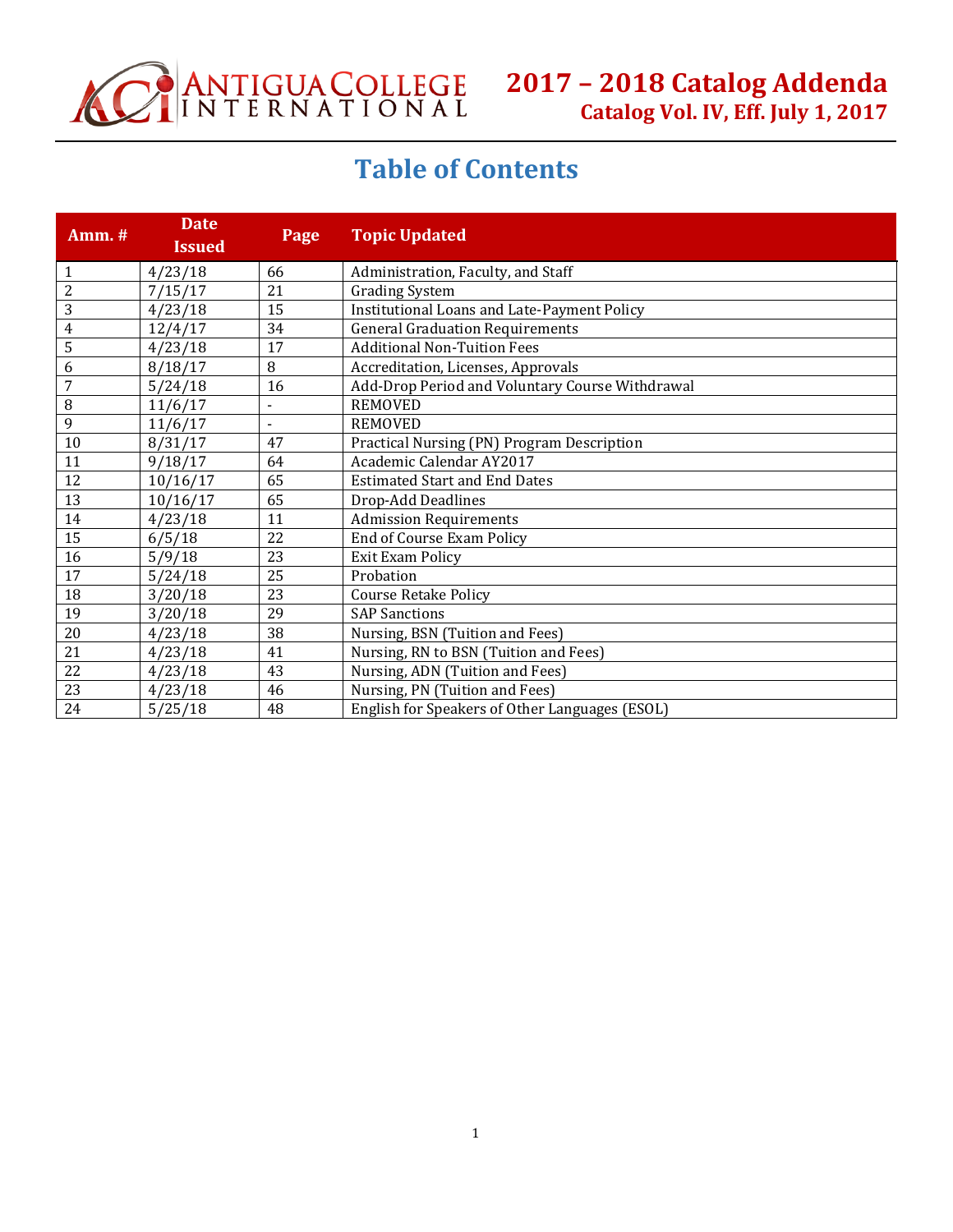

Version History

| <b>Amend</b><br>ment# | <b>Date Updated</b>  | <b>Topic Revised</b>                               |
|-----------------------|----------------------|----------------------------------------------------|
| $\mathbf{1}$          | 7/10/2017            | Administration, Faculty, and Staff                 |
| $\overline{2}$        | 7/15/2017            | <b>Grading System</b>                              |
| 3                     | 8/3/2017             | <b>Institutional Loans and Late-Payment Policy</b> |
| $\overline{4}$        | 8/3/2017             | <b>General Graduation Requirements</b>             |
| 5                     | 8/9/2017             | <b>Additional Non-Tuition Fees</b>                 |
| 6                     | 8/18/2017            | Accreditation, Licenses, Approvals                 |
| $\mathbf{1}$          | 8/24/2017            | Administration, Faculty, and Staff                 |
| 7                     | 8/25/2017            | Add-Drop Period and Voluntary Course Withdrawal    |
| 8                     | 8/25/2017            | Home Health Aide Diploma Program                   |
| 9                     | 8/25/2017            | Course Descriptions (Home Health Aide Program)     |
| 10                    | 8/31/2017            | Practical Nursing (PN) Program Decryption          |
| 11                    | $\frac{9}{18}$ /2017 | Academic Calendar AY2017                           |
| $\overline{12}$       | 10/16/2017           | <b>Estimated Start and End Dates</b>               |
| 13                    | 10/16/2017           | Drop-Add Deadlines                                 |
| $\mathbf{1}$          | 10/30/2017           | Administration, Faculty, and Staff                 |
| 8                     | 11/6/2017            | <b>REMOVED</b>                                     |
| 9                     | 11/6/2017            | <b>REMOVED</b>                                     |
| $\overline{4}$        | 12/4/2017            | <b>General Graduation Requirements</b>             |
| 14                    | 12/4/2017            | <b>Admission Requirements</b>                      |
| 16                    | 12/4/2017            | <b>Exit Exam Policy</b>                            |
| 17                    | 3/20/2018            | Probation                                          |
| $\overline{18}$       | 3/20/2018            | <b>Course Retake Policy</b>                        |
| $\overline{19}$       | 3/20/2018            | <b>SAP Sanctions</b>                               |
| $\mathbf{1}$          | 4/2/2018             | Administration, Faculty, and Staff                 |
| $\mathbf{1}$          | 4/23/2018            | Administration, Faculty, and Staff                 |
| 3                     | 4/23/2018            | Institutional Loans and Late-Payment Policy        |
| 5                     | 4/23/2018            | <b>Additional Non-Tuition Fees</b>                 |
| 14                    | 4/23/2018            | <b>Admission Requirements</b>                      |
| 15                    | 4/23/2018            | <b>End of Course Exam Policy</b>                   |
| $\overline{16}$       | 4/23/2018            | <b>Exit Exam Policy</b>                            |
| $\overline{20}$       | 4/23/2018            | Nursing, BSN (Tuition and Fees)                    |
| 21                    | 4/23/2018            | Nursing, RN to BSN (Tuition and Fees)              |
| $\overline{22}$       | 4/23/2018            | Nursing, ADN (Tuition and Fees)                    |
| $\overline{23}$       | 4/23/2018            | Nursing, PN (Tuition and Fees)                     |
| 15                    | 5/9/2018             | End of Course Exam Policy                          |
| $\overline{16}$       | 5/9/2018             | Exit Exam Policy                                   |
| $\overline{7}$        | 5/24/2018            | Add-Drop Period and Voluntary Course Withdrawal    |
| 17                    | 5/24/2018            | Probation                                          |
| 24                    | 5/25/2018            | English for Speakers of Other Languages (ESOL)     |
| 15                    | 6/5/2018             | End of Course Exam Policy                          |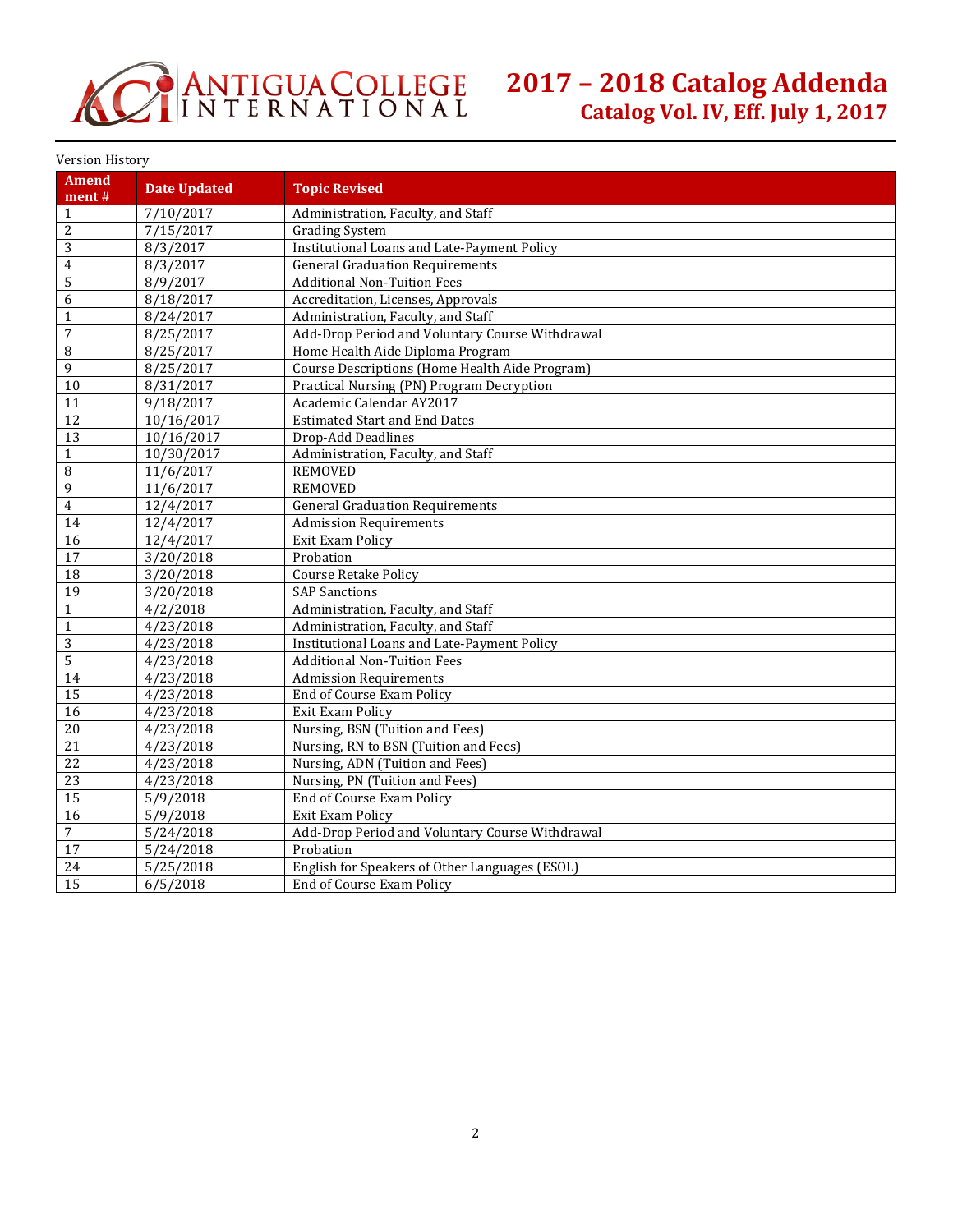

# *Amendment #1: Listing of all Faculty, Staff, and Administrators*

# **Listing of Faculty**

| <b>Name</b>     | Degree(s), Conferring Institution                                                    | <b>Title</b> | Subject(s)        |
|-----------------|--------------------------------------------------------------------------------------|--------------|-------------------|
| Antigua, Diony  | Doctor of Medicine, CETEC University, Dominican Republic;                            | CEO,         | Nursing,          |
|                 | MS, Nursing/FNP, Universidad del Turabo, Miramar, Florida;                           | Part-time    | Sciences          |
|                 | MS, Nursing/ED, University of Phoenix, Miami, Florida;                               | faculty      |                   |
|                 | AS, Nursing, University of Sacred Heart, Puerto Rico                                 |              |                   |
| Antigua, Jose   | Doctor of Medicine, UTESA University, Dominican Republic;                            | President,   | Nursing,          |
|                 | MS, Nursing/FNP, Universidad del Turabo, Miramar, Florida;                           | Part-time    | Sciences          |
|                 | MS, Nursing/ED, University of Phoenix, Miami, Florida;                               | faculty      |                   |
|                 | AS, Nursing, University of Sacred Heart, Puerto Rico                                 |              |                   |
| Arzuaga, Alexis | Doctor of Medicine, Higher Institute of Medical Sciences, Santiago, Cuba;            | Adjunct      | Nursing,          |
|                 | BS, Nursing, Hebrew College Central Ashdod University School of Nursing, Chicago, IL | Professor    | Sciences          |
| Bermudez,       | Doctor of Medicine, Universidad Libre, Barranquilla, Colombia;                       | Full-time    | Nursing,          |
| John            | BS, Nursing, Antigua College International, Miami, FL                                | Professor    | Sciences          |
| Blandon,        | Educational Specialist, Education Leadership, Florida International University;      | Part-time    | English,          |
| Arianna         | MS, International Intercultural Education, Florida International University;         | faculty      | Speech,           |
|                 | BA, Sociology and Anthropology, Florida International University                     |              | Humanities        |
| Fleites, Esther | MS, Education, Nova Southeastern University, Florida;                                | Adjunct      | Chemistry,        |
|                 | BS, Chemistry, Universidad Central de las Villas, Cuba                               | Professor    | Mathematics,      |
|                 |                                                                                      |              | <b>Statistics</b> |
| Garcia Torres,  | BS, Nursing, Antigua College International, Miami, Florida;                          | Full-time    | Practical         |
| Antonio         | AS, Nursing, Antigua College International, Miami, Florida                           | Professor    | <b>Nursing</b>    |
| Maury, Antolin  | MS, Nursing/ARNP, Nursing, Florida International University, Florida;                | Adjunct      | Nursing,          |
|                 | BS, Nursing, Florida International University, Florida                               | Professor    | Sciences          |
| Pena, Nancy     | Doctor of Medicine, Institute of Medical Sciences, Santa Clara, Cuba;                | Adjunct      | Nursing,          |
|                 | BS, Nursing Degree, Central Ashdod University, Chicago, Illinois                     | Professor    | Sciences          |
| Perez, Mario    | Doctor of Medicine, Higher Institute of Medical Sciences, Havana, Cuba;              | Adjunct      | Nursing,          |
|                 | MS, Nursing, Universidad del Turabo, Gurabo, Puerto Rico;                            | Professor    | Sciences          |
|                 | BS, Nursing, Universidad del Sagrado Corazón, Santurce, Puerto Rico                  |              |                   |

# **Listing of Administration and Staff**

| <b>Name</b>                        | <b>Department</b>               | Role                                    | Full-Time /<br><b>Part-Time</b> |
|------------------------------------|---------------------------------|-----------------------------------------|---------------------------------|
| Diony Antigua MD, MSN/Ed, ARNP, RN | Administration, Education       | Chief Executive Officer, Faculty        | <b>FT</b>                       |
| Jose Antigua MD, MSN/Ed, ARNP, RN  | Administration, Education       | President, Faculty                      | <b>FT</b>                       |
| Justin Garcia, CPA                 | Finance                         | Chief Financial Officer                 | <b>FT</b>                       |
| Taima Gonzalez, MBA                | Administration, Human Resources | VP of Operations, Controller            | <b>FT</b>                       |
| Debora Valdes, BSN, RN             | Admissions, Education           | VP of Enrollments; Clinical Coordinator | <b>FT</b>                       |
| Arianna Blandon, MS, Ed.S          | Education                       | Director of Education                   | <b>FT</b>                       |
| Barbara Diaz                       | <b>Student Accounts</b>         | Director, Student Accounts              | <b>FT</b>                       |
| Julian Perez, MLS                  | Library                         | Librarian                               | PT                              |
| Monika Toledo                      | Administration                  | Receptionist, Administrative Assistant  | <b>FT</b>                       |
| Ernesto Limonta                    | Administration, Networking      | Director, Networking & Technology       | PT                              |
| Jorge A. Alvarez, MBA, MHA         | Administration                  | <b>Institutional Development</b>        | PT                              |
| Sara Hekmat                        | Administration                  | Operational Consultant                  | PT                              |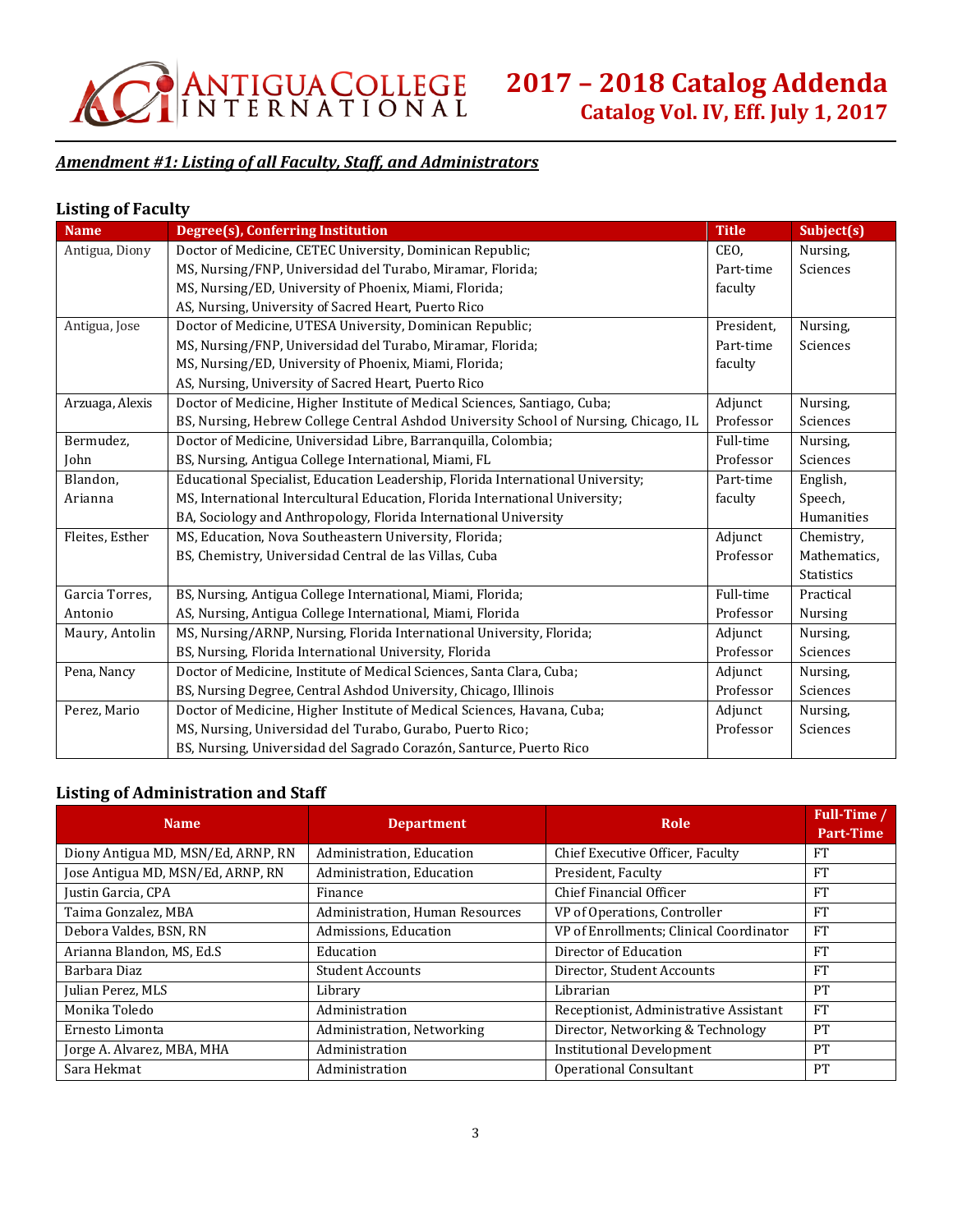# *Amendment #2: Grading System*

The grading system is as follows:

| <b>Letter Grade</b> | <b>Numeric Grade</b> | <b>Grade Points</b> |
|---------------------|----------------------|---------------------|
| A                   | 90-100               | 4.0                 |
| В                   | 80-89                | 3.0                 |
| C                   | 75-79                | 2.0                 |
| F                   | $0 - 74$             | 0.0                 |
|                     | 0.00                 |                     |
|                     | 0.00                 |                     |

*\*The minimum passing grade for all Nursing Programs is 75%.*

# *Amendment #3: Institutional Loans and Late Payment Policy*

#### **Institutional Loans**

Antigua College International makes institutional loans available to students in order to defray tuition and education costs. Any student receiving this loan is required to make monthly in-school payments as agreed to on the Enrollment Agreement. See also *Late Payment Policy* below. At least sixty percent of the total institutional loan must be paid by time of program completion. A student that has not paid at least sixty percent of the institutional loan will not be eligible to graduate.

# **Late Payment Policy**

Tuition payments are due by the due date listed on a student's Enrollment Agreement. Payments not made in full by the due date are considered late. A late payment fee in the amount of \$15.00 or 10% of the installment payment, whichever is lesser, will be applied to the student's account one day after the due date. Any student who is late with a payment may be removed from class and/or not allowed to progress until the account is made current. Further:

- Any student thirty days past due on their monthly payment will not be allowed to enroll in a new class.
- Any student sixty days past due on their monthly payment will automatically be withdrawn for non-payment.

# *Amendment #4: General Graduation Requirements*

# **General Graduation Requirements**

Students will be eligible for graduation only if their academic, laboratory and clinical progress in the program are satisfactory with a minimum final grade of 75%. Students must have a minimum attendance rate of 90% of the scheduled classroom/clinical time each calendar month after subtraction of excused absences. Students are required to successfully pass two exit exams; but, to be eligible for the exit exams they must have first completed and passed all the courses pertaining to their program of study.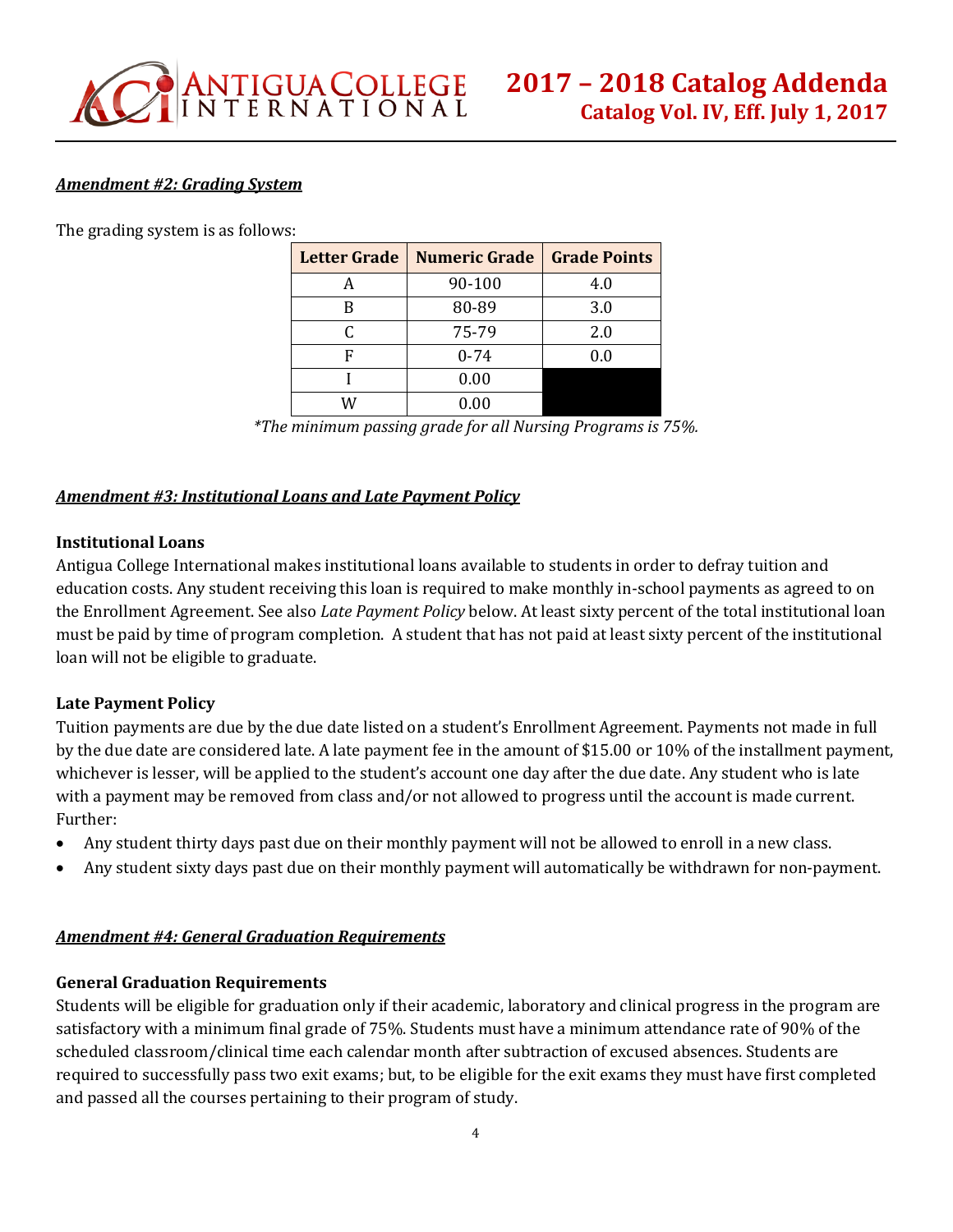Regardless of program, a student is eligible for graduation under the following conditions:

- Successfully pass all courses with a minimum cumulative grade point average of 2.0 (C).
- Successfully pass all courses with a GPA of 2.0 (C).

ANTIGUA COLLEGE

- Complete all required assignments and skills test with satisfactory evaluations.
- Complete all required clinical hours and obtain satisfactory evaluations.
- Successfully pass the two corresponding Exit Exams, of the college's choosing.
- Financial account must be current and at least 60% of the total institutional loan must be paid.
- Complete exit interviews with Program Director and Education Director.

#### *Amendment #5: Additional Non-Tuition Fees*

|                                |          | <b>Non-Tuition Fees</b>      |           |                             |       |
|--------------------------------|----------|------------------------------|-----------|-----------------------------|-------|
| Registration Fee               | \$100    | Program Change Fee           | \$50      | ID (replacement)            | \$10  |
| Technology Fee                 | \$100    | <b>Entrance Exams</b>        | \$100     | Uniform (additional)        | \$60  |
| Adaptive Quizzing (RN)         | \$120    | Exit Exam (Program)          | \$150 ea. | Textbook Late Fee, per week | \$5   |
| Adaptive Quizzing (PN)         | \$100    | <b>Fnd of Course Exam</b>    | \$50 ea.  | Duplicate Transcript        | \$20  |
| Graduation Fee (incl. diploma) | \$200    | <b>NCLEX Diagnostic Exam</b> | \$150     | Duplicate Diploma / Degree  | \$100 |
| Textbook Rental                | \$20 ea. | Clinical Site Absence Fee    | \$150     | Late Pavment                | \$15  |
| PN Book (Textbook+Workbook)    | \$250    |                              |           | NSF / UCF (returned check)  | \$25  |

# *Amendment #6: Accreditation, Licenses, Approvals*

As of the start of the 2017-2018 academic year, Antigua College International is seeking institutional accreditation through a national accreditation board; however, the college has been licensed by the Commission for Independent Education (CIE), License #4930, since 2013\*. Any additional information regarding the institution may be obtained by contacting the CIE at the address and telephone number listed below: Commission for Independent Education

Department of Education

325 West Gaines Street, Suite 1414 Tallahassee, Florida 32399 (888) 224-6684 http://www.fldoe.org/cie

\* The *English for Speakers of Other Languages* certificate program is not licensed, nor under the purview of, the Commission for Independent Education.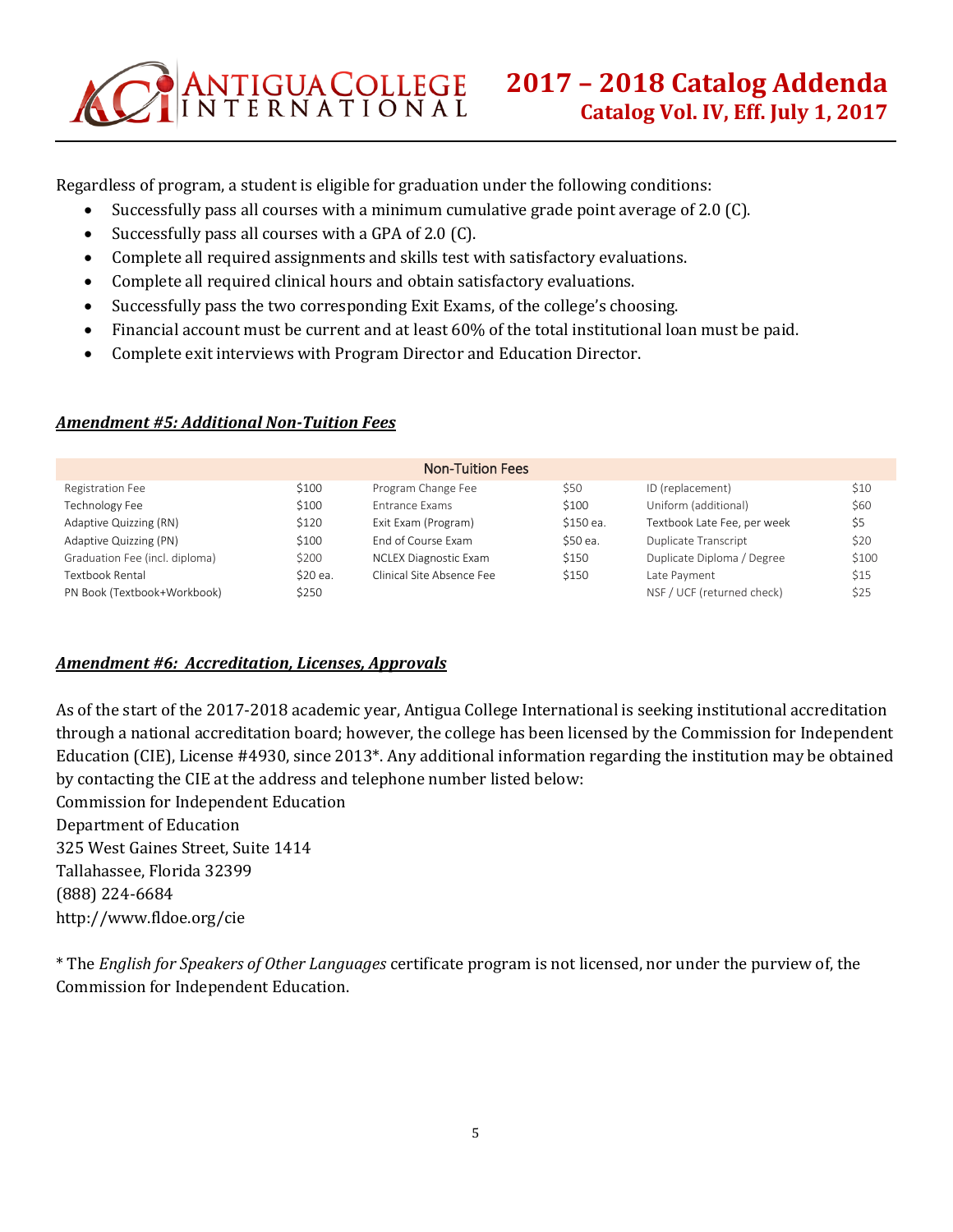# *Amendment #7: Drop-Add Period and Voluntary Course Withdrawal*

The Drop-Add period at Antigua College International is defined as the first week of class meetings for each course start (see page 65 for the Drop Deadline Matrix). The student must notify the Education Department in writing which can be via email or by submitting the official drop form completed in person at the college.

- Course Add:
	- o With the Program Director's permission, a student can choose to add a course to his/her schedule within the Drop-Add period, but only if space is available in that class. A student may not add a course after the Drop-Add period.
- Course Withdrawal:
	- o Drop with Attempted Credit Reversal:
		- A student may voluntarily withdraw from a course within the Drop-Add Period without penalty. No penalty is incurred only if the student notifies the Education Department of the intention during the Drop-Add Period. If notification is received after the Drop-Add Period, the student is not eligible for a credit reversal.
		- **•** If a student fails to attend class during the Drop-Add Period without notifying the Education Department, s/he will automatically be dropped from the class at the end of the Drop-Add Period and will receive a credit reversal.
	- o Withdrawal without Attempted Credit Reversal:
		- A student may voluntarily withdraw from a course after the Drop-Add Period at any point prior to the Midterm exam without reversal of Attempted Credit. However, the student must notify the Education Department of his/her intention to drop a course, in person or in writing. This student will receive a grade of "W", will incur Attempted Credits, and will be financially responsible for the associated course credits.

# PLEASE NOTE:

[i] Failure to notify the Education Department of intent to withdraw will result in a course failure.

[ii] The student will not be allowed subsequent drops of the same course.

[iii] Once the midterm exam has been administered in the course, completion of the course is obligatory regardless of its outcome (e.g. failure). The student cannot withdraw.

# *Amendment #10: Practical Nursing (PN) Program Decryption*

#### **Practical Nursing (PN), Diploma Program Program Description**

The purpose of this program is to prepare the student for employment as a practical nurse by providing the theoretical knowledge and clinical competence to obtain licensure and the standard of professionalism necessary for the successful practice of nursing. The college awards a certificate upon the successful completion of this Clock-Hour program. Practical Nursing is an intensive, full time program, which requires 1355 clock hours.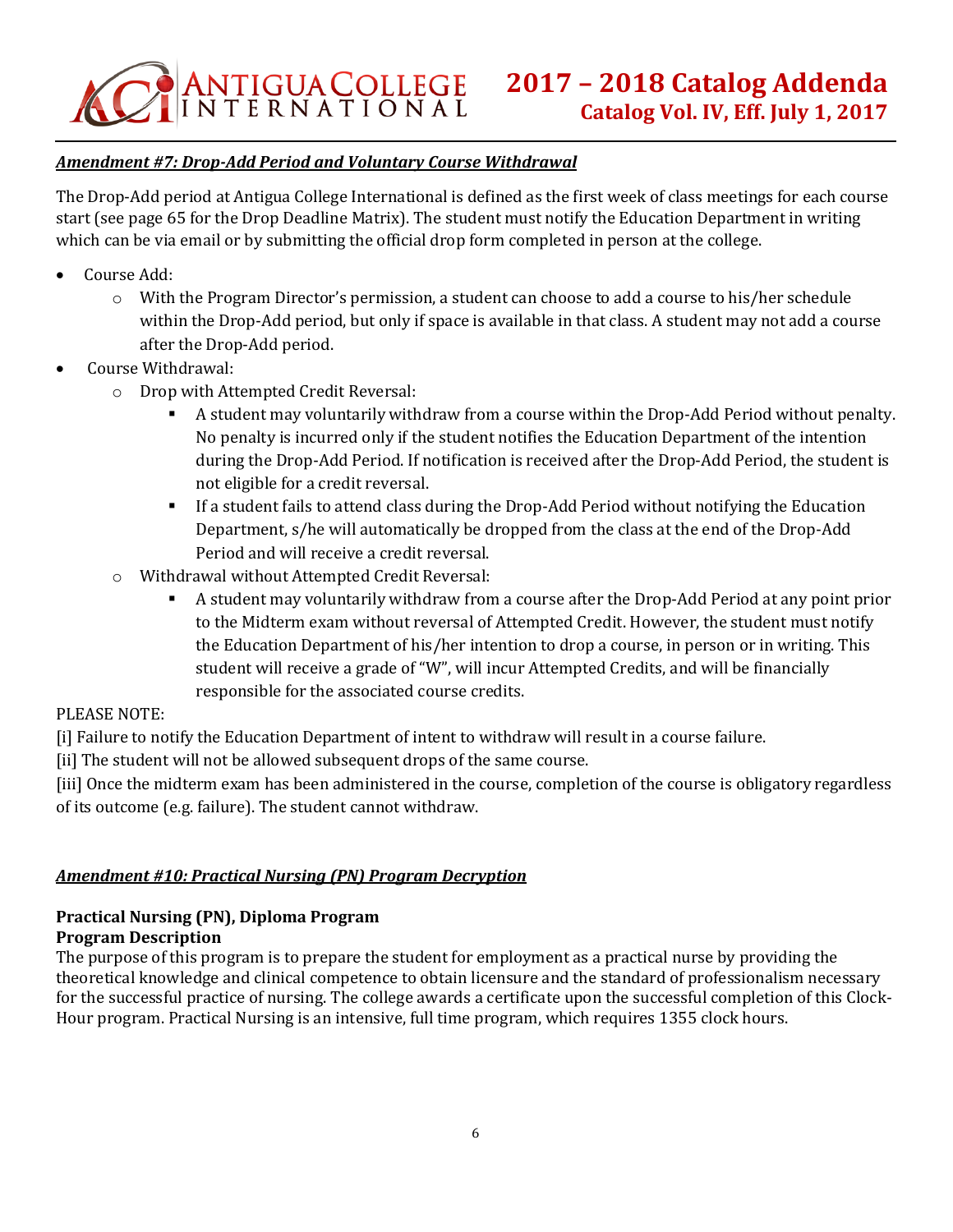

# **2017 – 2018 Catalog Addenda Catalog Vol. IV, Eff. July 1, 2017**

#### *Amendment #11: Academic Calendar AY2017*

| <b>July 2017</b> |    |    |    |    |                |    |  |  |
|------------------|----|----|----|----|----------------|----|--|--|
| S                | M  |    | W  | т  | F              | S  |  |  |
|                  |    |    |    |    |                |    |  |  |
| $\overline{2}$   | 3  | 4  | 5  | 6  | $\overline{7}$ | 8  |  |  |
| 9                | 10 | 11 | 12 | 13 | 14             | 15 |  |  |
| 16               | 17 | 18 | 19 | 20 | 21             | 22 |  |  |
| 23               | 24 | 25 | 26 | 27 | 28             | 29 |  |  |
| 30               | 31 |    |    |    |                |    |  |  |

|    | <b>August 2017</b> |    |    |    |    |    |  |  |
|----|--------------------|----|----|----|----|----|--|--|
| S  | M                  |    | W  | т  | F  | S  |  |  |
|    |                    |    | 2  | 3  | 4  | 5  |  |  |
| 6  |                    | 8  | 9  | 10 | 11 | 12 |  |  |
| 13 | 14                 | 15 | 16 | 17 | 18 | 19 |  |  |
| 20 | 21                 | 22 | 23 | 24 | 25 | 26 |  |  |
| 27 | 28                 | 29 | 30 | 31 |    |    |  |  |
|    |                    |    |    |    |    |    |  |  |

| <b>September 2017</b> |    |    |    |                |    |                |  |  |
|-----------------------|----|----|----|----------------|----|----------------|--|--|
| S                     | M  |    | w  | т              | F  | S              |  |  |
|                       |    |    |    |                | 1  | $\overline{2}$ |  |  |
| 3                     | 4  | 5  | 6  | $\overline{7}$ | 8  | 9              |  |  |
| 10                    | 11 | 12 | 13 | 14             | 15 | 16             |  |  |
| 17                    | 18 | 19 | 20 | 21             | 22 | 23             |  |  |
| 24                    | 25 | 26 | 27 | 28             | 29 | 30             |  |  |
|                       |    |    |    |                |    |                |  |  |

**December 2017 S M T W T F S**

3 4 5 6 7 8 9 **11** 12 13 14 15 16 18 19 20 21 22 **23 25 26 27 28** 29 **30**

**March 2018 S M T W T F S**

4 **5** 6 7 8 9 10 11 | 12 | 13 | 14 | 15 | 16 | 17 18 | 19 | 20 | 21 | 22 **| 23 |** 24 25 26 27 28 29 30 31

**June 2018 S M T W T F S**

3 4 5 6 7 8 9

1 2

 $1 \mid 2 \mid 3$ 

1 2

| October 2017    |                |    |    |    |    |    |  |  |  |
|-----------------|----------------|----|----|----|----|----|--|--|--|
| S               | M              |    | W  | т  | F  | S  |  |  |  |
| 1               | $\overline{2}$ | 3  | 4  | 5  | 6  |    |  |  |  |
| 8               | 9              | 10 | 11 | 12 | 13 | 14 |  |  |  |
| 15              | 16             | 17 | 18 | 19 | 20 | 21 |  |  |  |
| 22              | 23             | 24 | 25 | 26 | 27 | 28 |  |  |  |
| $\overline{29}$ | 30             | 31 |    |    |    |    |  |  |  |
|                 |                |    |    |    |    |    |  |  |  |

| <b>January 2018</b> |    |              |    |    |    |    |  |
|---------------------|----|--------------|----|----|----|----|--|
| S                   | M  |              | W  | т  | F  | S  |  |
|                     | 1  | $\mathbf{2}$ | 3  | 4  | 5  | 6  |  |
| 7                   | 8  | 9            | 10 | 11 | 12 | 13 |  |
| 14                  | 15 | 16           | 17 | 18 | 19 | 20 |  |
| 21                  | 22 | 23           | 24 | 25 | 26 | 27 |  |
| 28                  | 29 | 30           | 31 |    |    |    |  |
|                     |    |              |    |    |    |    |  |

|    |                |    | <b>April 2018</b> |    |    |                |
|----|----------------|----|-------------------|----|----|----------------|
| S  | M              | т  | W                 | т  | F  | S              |
|    | $\overline{2}$ | 3  | 4                 | 5  | 6  | $\overline{7}$ |
| 8  | 9              | 10 | 11                | 12 | 13 | 14             |
| 15 | 16             | 17 | 18                | 19 | 20 | 21             |
| 22 | 23             | 24 | 25                | 26 | 27 | 28             |
| 29 | 30             |    |                   |    |    |                |

| <b>START DATES</b> |                                             |  |  |  |
|--------------------|---------------------------------------------|--|--|--|
|                    | <b>OBSERVED HOLIDAYS/BREAKS (NO CLASS):</b> |  |  |  |
| Jul 4              | <b>Independence Day</b>                     |  |  |  |
| Sep 4              | <b>Labor Day</b>                            |  |  |  |
| <b>Nov 10</b>      | Veterans Day (observed)                     |  |  |  |
| <b>Nov 11</b>      | Veterans Day                                |  |  |  |

**Nov 24** Thanksgiving Break

**Dec 23-Jan 7** Winter Break

| November 2017 |    |    |    |                |    |    |  |  |
|---------------|----|----|----|----------------|----|----|--|--|
| S             | M  |    | w  |                | F  | S  |  |  |
|               |    |    |    | $\overline{2}$ | 3  | 4  |  |  |
| 5             | 6  |    | 8  | 9              | 10 | 11 |  |  |
| 12            | 13 | 14 | 15 | 16             | 17 | 18 |  |  |
| 19            | 20 | 21 | 22 | 23             | 24 | 25 |  |  |
| 26            | 27 | 28 | 29 | 30             |    |    |  |  |
|               |    |    |    |                |    |    |  |  |

| <b>February 2018</b> |    |    |    |    |                |    |  |  |
|----------------------|----|----|----|----|----------------|----|--|--|
| S                    | M  |    | w  |    | F              | S  |  |  |
|                      |    |    |    |    | $\overline{2}$ | 3  |  |  |
| 4                    | 5  | 6  | 7  | 8  | 9              | 10 |  |  |
| 11                   | 12 | 13 | 14 | 15 | 16             | 17 |  |  |
| 18                   | 19 | 20 | 21 | 22 | 23             | 24 |  |  |
| 25                   | 26 | 27 | 28 |    |                |    |  |  |
|                      |    |    |    |    |                |    |  |  |

| <b>May 2018</b> |    |    |                |    |    |    |  |  |
|-----------------|----|----|----------------|----|----|----|--|--|
| S               | M  |    | w              | т  | F  | S  |  |  |
|                 |    | 1  | $\overline{2}$ | 3  | 4  | 5  |  |  |
| 6               | 7  | 8  | 9              | 10 | 11 | 12 |  |  |
| 13              | 14 | 15 | 16             | 17 | 18 | 19 |  |  |
| 20              | 21 | 22 | 23             | 24 | 25 | 26 |  |  |
| 27              | 28 | 29 | 30             | 31 |    |    |  |  |
|                 |    |    |                |    |    |    |  |  |

# **START DATES PAY DATES**

| Dec 25 | <b>Christmas Day</b> |
|--------|----------------------|
| Jan 1  | 'New Year's Dav      |

| .      | $110W + 1000 = 100V$ |
|--------|----------------------|
| Feb 19 | Presidents' Day      |
| May 28 | <b>Memorial Day</b>  |

| 10 | 11 |                      | $12$   13   14                       | $-15$ | 16 |
|----|----|----------------------|--------------------------------------|-------|----|
| 17 | 18 |                      | $19 \mid 20 \mid 21 \mid 22 \mid 23$ |       |    |
| 24 |    | $25 \mid 26 \mid 27$ |                                      | 28 29 | 30 |
|    |    |                      |                                      |       |    |
|    |    |                      |                                      |       |    |

**31**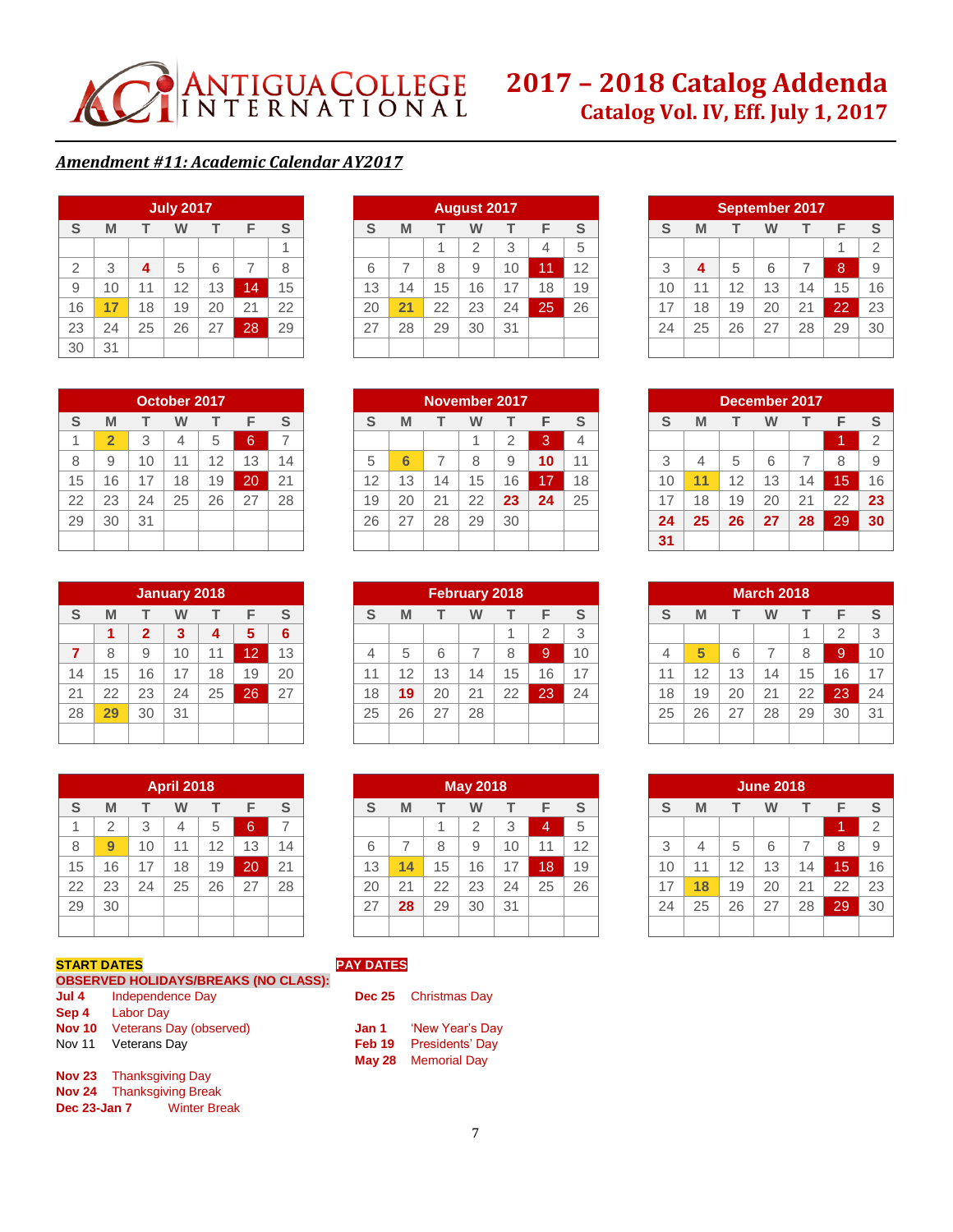

# *Amendment #12: Estimated Start and End Dates*

| <b>Associate in Science in Nursing</b> |                    |  | <b>Bachelor of Science in Nursing</b> |                   |
|----------------------------------------|--------------------|--|---------------------------------------|-------------------|
| <b>Start</b>                           | End                |  | <b>Start</b>                          | End               |
| July 17, 2017                          | September 30, 2019 |  | July 17, 2017                         | November 23, 202  |
| August 21, 2017                        | November 4, 2019   |  | August 21, 2017                       | December 28, 202  |
| October 2, 2017                        | December 16, 2019  |  | October 2, 2017                       | February 8, 2021  |
| November 6, 2017                       | January 20, 2020   |  | November 6, 2017                      | March 15, 2021    |
| December 11, 2017                      | February 24, 2020  |  | December 11, 2017                     | April 19, 2021    |
| January 29, 2018                       | April 13, 2020     |  | January 29, 2018                      | June 7, 2021      |
| March 5, 2018                          | May 18, 2020       |  | March 5, 2018                         | July 12, 2021     |
| April 9, 2018                          | June 22, 2020      |  | April 9, 2018                         | August 16, 2021   |
| May 14, 2018                           | July 27, 2020      |  | May 14, 2018                          | September 20, 20. |
| June 18, 2018                          | August 31, 2020    |  | June 18, 2018                         | October 25, 2021  |

| <b>Associate in Science in Nursing</b> |                    |  | <b>Bachelor of Science in Nursing</b> |                    |
|----------------------------------------|--------------------|--|---------------------------------------|--------------------|
| <b>Start</b>                           | End                |  | <b>Start</b>                          | End                |
| July 17, 2017                          | September 30, 2019 |  | July 17, 2017                         | November 23, 2020  |
| August 21, 2017                        | November 4, 2019   |  | August 21, 2017                       | December 28, 2020  |
| October 2, 2017                        | December 16, 2019  |  | October 2, 2017                       | February 8, 2021   |
| lovember 6, 2017                       | January 20, 2020   |  | November 6, 2017                      | March 15, 2021     |
| ecember 11, 2017                       | February 24, 2020  |  | December 11, 2017                     | April 19, 2021     |
| anuary 29, 2018                        | April 13, 2020     |  | January 29, 2018                      | June 7, 2021       |
| March 5, 2018                          | May 18, 2020       |  | March 5, 2018                         | July 12, 2021      |
| April 9, 2018                          | June 22, 2020      |  | April 9, 2018                         | August 16, 2021    |
| May 14, 2018                           | July 27, 2020      |  | May 14, 2018                          | September 20, 2021 |
| June 18, 2018                          | August 31, 2020    |  | June 18, 2018                         | October 25, 2021   |

| <b>RN</b> to BSN  |                    |  | <b>Practical Nursing Diploma</b> |                   |
|-------------------|--------------------|--|----------------------------------|-------------------|
| <b>Start</b>      | End                |  | <b>Start</b>                     | End               |
| July 17, 2017     | November 19, 2018  |  | July 17, 2017                    | October 29, 2018  |
| August 21, 2017   | December 24, 2018  |  | August 21, 2017                  | December 3, 2018  |
| October 2, 2017   | February 4, 2019   |  | October 2, 2017                  | January 14, 2019  |
| November 6, 2017  | March 11, 2019     |  | November 6, 2017                 | February 18, 2019 |
| December 11, 2017 | April 15, 2019     |  | December 11, 2017                | March 25, 2019    |
| January 29, 2018  | June 3, 2019       |  | January 29, 2018                 | May 13, 2019      |
| March 5, 2018     | July 8, 2019       |  | March 5, 2018                    | June 17, 2019     |
| April 9, 2018     | August 12, 2019    |  | April 9, 2018                    | July 22, 2019     |
| May 14, 2018      | September 16, 2019 |  | May 14, 2018                     | August 26, 2019   |
| June 18, 2018     | October 21, 2019   |  | June 18, 2018                    | September 30, 201 |

| <b>RN</b> to BSN |                    |  | <b>Practical Nursing Diploma</b> |                    |
|------------------|--------------------|--|----------------------------------|--------------------|
| <b>Start</b>     | End                |  | <b>Start</b>                     | End                |
| July 17, 2017    | November 19, 2018  |  | July 17, 2017                    | October 29, 2018   |
| August 21, 2017  | December 24, 2018  |  | August 21, 2017                  | December 3, 2018   |
| October 2, 2017  | February 4, 2019   |  | October 2, 2017                  | January 14, 2019   |
| lovember 6, 2017 | March 11, 2019     |  | November 6, 2017                 | February 18, 2019  |
| ecember 11, 2017 | April 15, 2019     |  | December 11, 2017                | March 25, 2019     |
| anuary 29, 2018  | June 3, 2019       |  | January 29, 2018                 | May 13, 2019       |
| March 5, 2018    | July 8, 2019       |  | March 5, 2018                    | June 17, 2019      |
| April 9, 2018    | August 12, 2019    |  | April 9, 2018                    | July 22, 2019      |
| May 14, 2018     | September 16, 2019 |  | May 14, 2018                     | August 26, 2019    |
| June 18, 2018    | October 21, 2019   |  | June 18, 2018                    | September 30, 2019 |

# *Amendment #13: Drop-Add Deadlines*

| Drop-Add Deadlines Matrix Based on Start |                   |  |                  |                  |  |
|------------------------------------------|-------------------|--|------------------|------------------|--|
| <b>Start</b>                             | Deadline          |  | <b>Start</b>     | Deadline         |  |
| July 17, 2017                            | July 24, 2017     |  | January 29, 2018 | February 5, 2018 |  |
| August 21, 2017                          | August 28, 2017   |  | March 5, 2018    | March 12, 2018   |  |
| October 2, 2017                          | October 9, 2017   |  | April 9, 2018    | April 16, 2018   |  |
| November 6, 2017                         | November 13, 2017 |  | May 14, 2018     | May 21, 2018     |  |
| December 11, 2017                        | December 18, 2017 |  | June 18, 2018    | June 25, 2018    |  |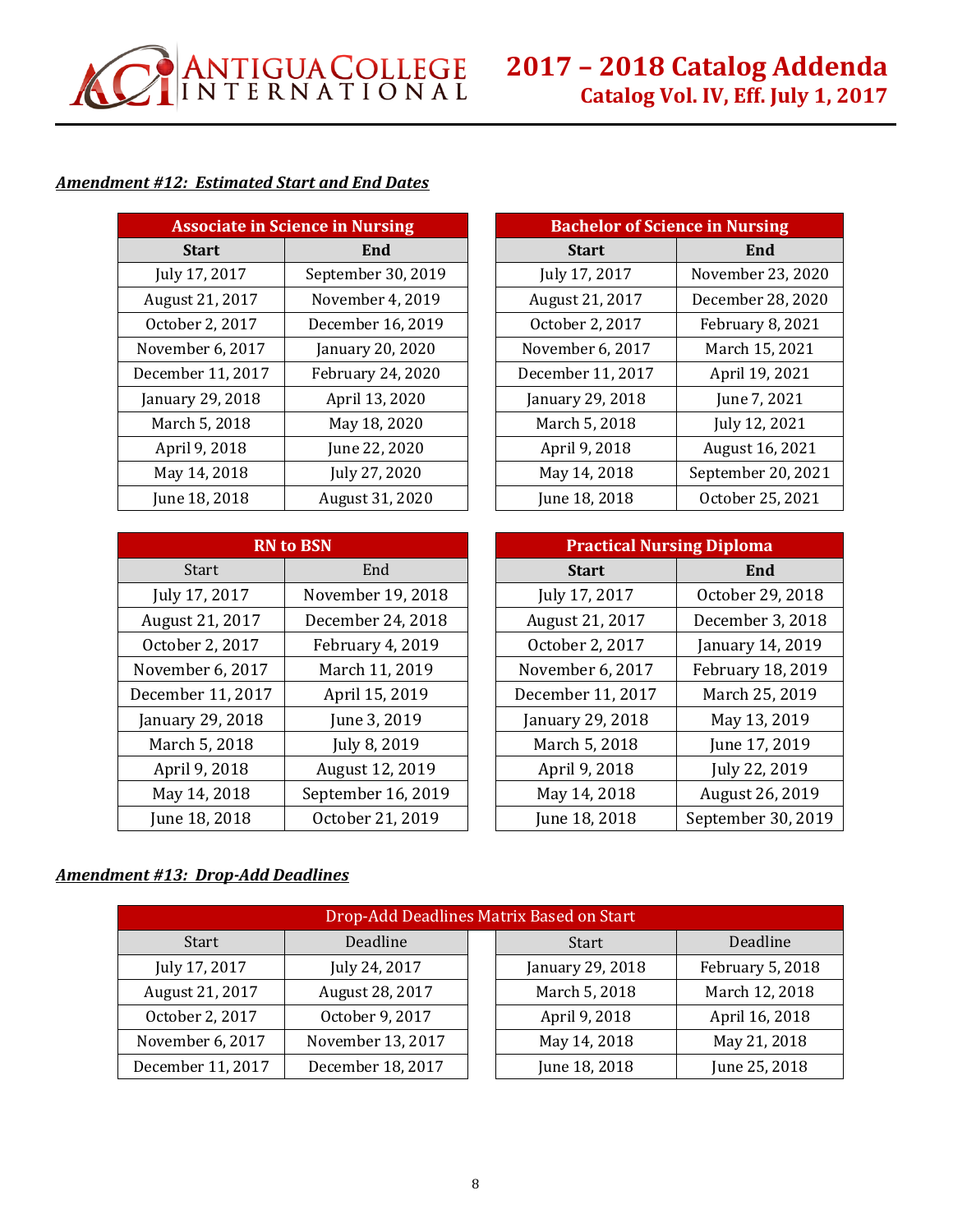# *Amendment #14: Admission Requirements*

# **Admission Requirements for All Applicants**

All applicants wishing to enroll at Antigua College International must fulfill the following requirements:

- 1. Visit the campus for an admission interview
- 2. Submit proof of high school graduation or GED
- 3. Submit a copy of photo identification card (e.g. driver's license, passport, alien registration card)
- 4. Submit a copy of social security card
- 5. Pay the registration fee
- 6. Complete all admission documents (i.e., admission application, enrollment agreement, etc.)

# **Additional or Advanced Admission Requirements**

- A. Applicants seeking to enroll in the ASN or BSN programs must fulfill the following requirements:
	- a. Submit official transcripts of transferrable college credits. (See Transfer Credit section on page 13 for additional details.)
	- b. If the applicant cannot show proof of college credit, s/he will need to pay for and pass an entrance exam with a score of 75% or higher. The entrance exam may be taken before or after completion of the general education courses; but must be passed prior to entering a core nursing course.
- B. Applicants seeking to enroll with educational documentation from a foreign country:
	- a. Applicants who have graduated from an institution of higher learning (college or university) outside of the United States and its territories will need to provide an original copy of a qualitative and quantitative equivalency of the foreign degree, education program(s), and specific courses. The applicant must use a verifiable credential evaluation agency that has published standards for membership, affiliations to U.S. based international higher education associations, and are frequently linked to and used by federal agencies, state agencies, educational institutions and employers (e.g., NACES and AICE).
	- b. Applicants who have graduated from a high school outside of the United States and its territories, but have also provided evidence of higher education, will need simply to sign a high school attestation form in addition to proof of higher education as described above.
	- c. Applicants who have graduated from a high school outside of the United States and its territories, with no evidence of higher education, will need to provide an original copy of a qualitative and quantitative equivalency of the foreign high school graduation from a verifiable credential evaluation agency as described above.
- C. Applicants seeking to be awarded advanced placement based on a nursing license must fulfill the following requirements:
	- a. Submit official transcripts reflecting an awarded credential. The transcript *must* clearly indicate the credential that was awarded.
		- i. Practical Nursing Program from a Board of Nursing approved program
		- ii. ASN Program from a Board of Nursing approved institution with a minimum of 70 credits.
	- b. Submit a copy of active PN or RN license. The license must be current in the State of Florida, and be in good standing.
- D. At this time, Antigua College does not offer credits or considerations for Experiential Learning.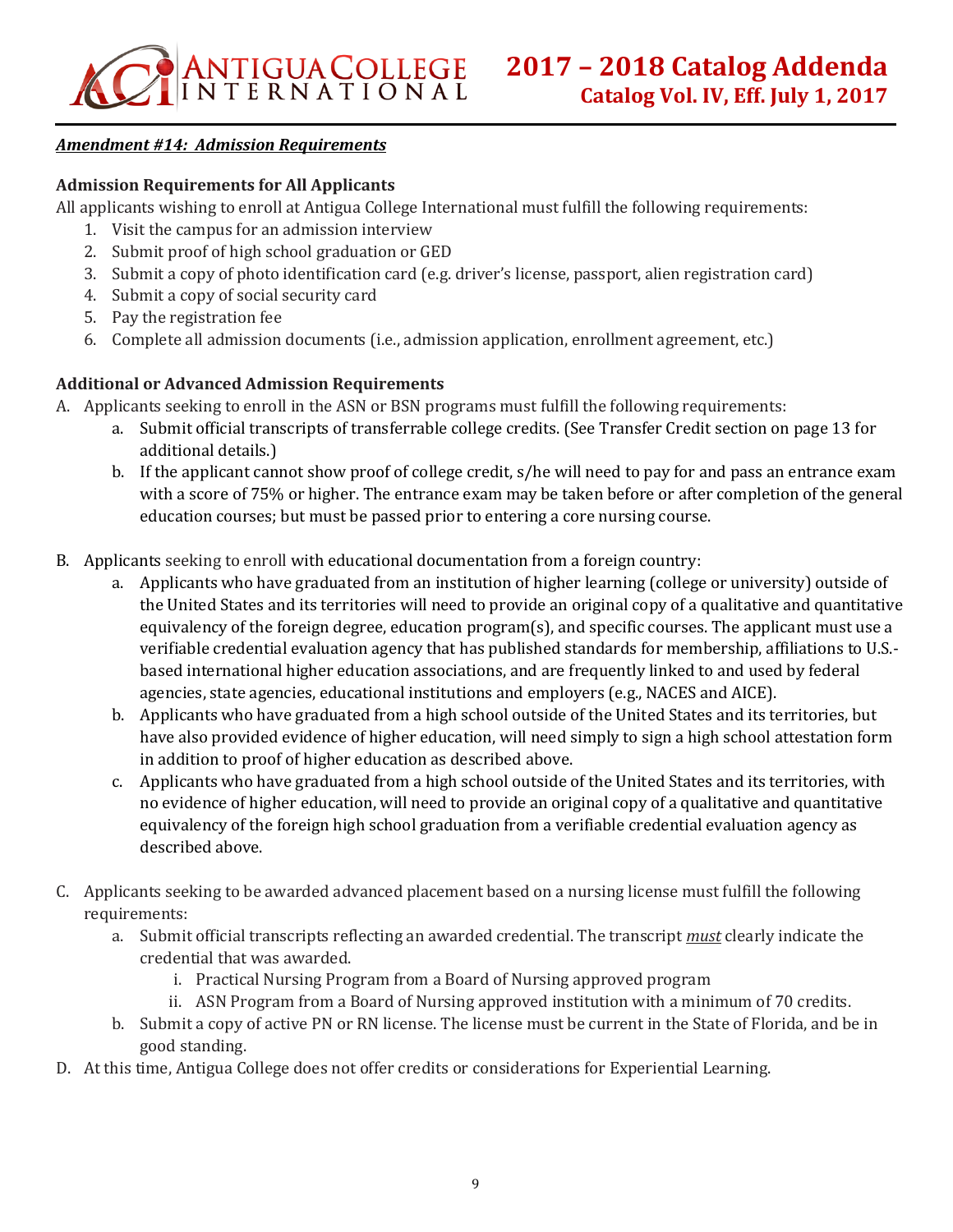

# *Amendment #15: End of Course Exam Policy*

#### **End of Course Exam Policy**

The End-of-Course Exams are in effect for the following courses in the ADN/BSN program

- Fundamentals of Nursing II
- Pharmacology II
- Medical Surgical Nursing III

These exams are standardized tests presented at the college's discretion. They *may* be a HESI or an ATI exam.

For students seeking RN licensure, the exams will be scheduled at the immediate end of each of the courses above, the date and time of which will be announced in advance. Students are allowed *one* retake of the end of course exam, at the date and time specified by the college. If a student fails to sit for the exam, s/he will need to retake the entire course.

#### *Amendment #16: Exit Exam Policy*

Upon completion of all other courses and clinical requirements, students seeking RN licensure will have two opportunities to pass the NCLEX Readiness course (NUR290) which includes two Exit Exams of the college's choice in order to be eligible for graduation. If the student does not pass both exams, then the student will fail the course (NUR290) and must retake it. If the student fails to pass the course a second time, the student will automatically be withdrawn from Antigua College International.

*Please note: Along with the other required course elements, the student will need to pass both exams during the course retake regardless of any exam passed in the first attempt. No credit or test scores will be carried over from a previous attempt.*

Upon completion of all other courses and clinical requirements, students seeking PN licensure will have two opportunities to pass the NCLEX Readiness course (PRN 934) which includes two Exit Exams of the college's choice in order to be eligible for graduation. If the student does not pass both exams, then the student will fail the course (PRN 934) and must retake it. If the student fails to pass the course a second time, the student will automatically be withdrawn from Antigua College International.

*Please note: Along with the other required course elements, the student will need to pass both exams during the course retake regardless of any exam passed in the first attempt. No credit or test scores will be carried over from a previous attempt.*

RN-seeking students required, based on their college enrollment dates, to take Exit Exams but not NUR290 must also pass both Exit Exams to be eligible for graduation. The Exit Exams must be taken at the dates/times assigned by the college, within 70 days of the completion of all other courses and/or clinical requirements. Students will have two opportunities to pass each exam. If the student does not pass both exams, then the student will be enrolled in the NCLEX Readiness course (NUR290) and will need to pass the course or be dismissed from the college.

The passing scores for the Exit Exams are as follows:

- 900 points for a HESI-style scoring exam
- 70.0% for an ATI-style scoring exam

#### *Amendment #17: Probation (Course Failures)*

#### **Probation**

Probation is intended to assist the student in achieving acceptable disciplinary, academic or attendance thresholds. Any student that has a disciplinary, academic or attendance issue may be placed on probation until s/he attains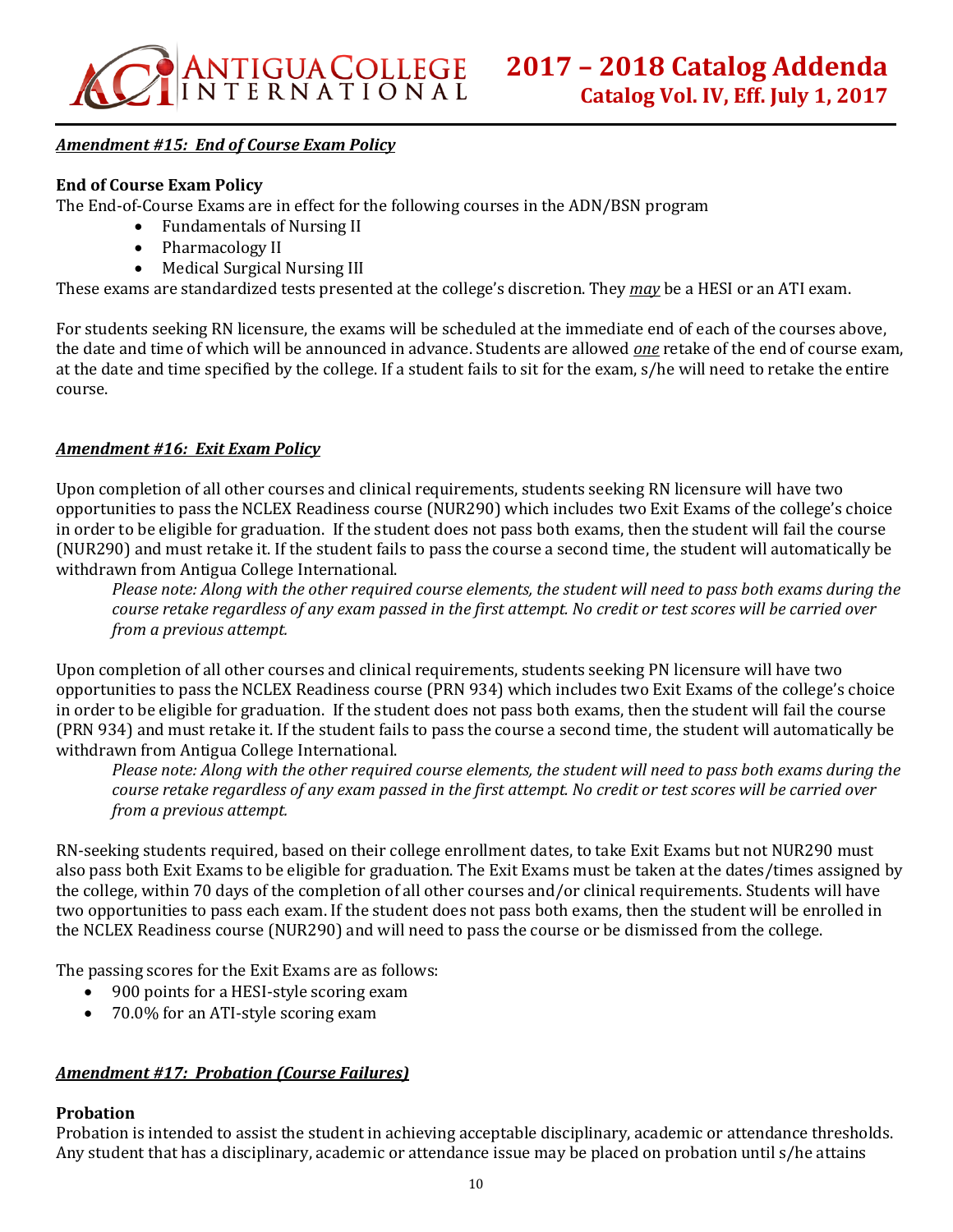

satisfactory improvement. A student will be advised by the instructors, via verbal or written form, of specific areas of improvement. If the instructor warnings are not heeded or acted on, the student will not be allowed to remain in or attend class until a meeting with the Program Director and/or the Director of Education is achieved. Administration will follow the following procedures as needed:

**Verbal Warning**: A documented verbal warning will be issued to the student with specific instructions on corrective actions. If issue persists and corrective actions are not met, the situation will be escalated to a written warning.

**Written Warning**: A written warning will be issued to the student with specific instructions on corrective actions including a detailed timeframe. If issue persists and corrective actions are not met by the designated timeframe, the situation will be escalated to a probation status.

**Probation**: Student will be placed on probation with specific instructions on corrective actions, including a detailed timeframe (according to SAP evaluation periods). All contingencies must be met within the allotted timeframe in order to be removed from probation status. If the issue persists and corrective actions are not met by the designated timeframe, the student's probation may be extended for an additional evaluation period. Students not meeting standards after the extension will be withdrawn from their program of study and will be processed as a drop and all refund policies will apply.

These steps are intended for a progressive escalation; however, steps may be skipped depending on the severity of the situation. Students who fail a course will automatically be placed on academic probation. During the probation period the student may be required to complete 45 hours of strategies/content review before he/she may re-enter a core course. Students who fail a second course will be withdrawn or given the opportunity to transfer to the college's Practical Nurse Program.

# *Amendment #18: Course Retake Policy*

# **Course Retake Policy**

A student will be financially responsible for retaking a course regardless of the reason for retake (failure or withdrawal). The student will be charged tuition for each retake.

A student may voluntarily withdraw outside of the Drop-Add Period, earning a grade of W, at any point prior to the midterm exam. Once the midterm exam has been administered in the course, completion of the course is obligatory regardless of its outcome (e.g. failure). Only one voluntary withdrawal is allowed per Course Number within the student's chosen program. E.g.: A student who drops course NUR120 outside of the Drop-Add Period, resulting in a grade of W, will not be allowed any subsequent drops of NUR120. required

#### *Amendment #19: SAP Sanctions*

#### **Sanctions**

If a student does not meet the minimum SAP standards, the student will be placed on a warning status for the following term.

- If at the end of the warning term, the student meets the minimum SAP standards, the student will be returned to active status. A student may not have two consecutive warning terms.
- If the minimum SAP standards are not achieved by the end of the warning term. The student may continue taking classes for one additional term but will be placed in a status of probation.
- If the student does not meet the minimum SAP standards after the additional term (probation). the student will be dismissed from the college.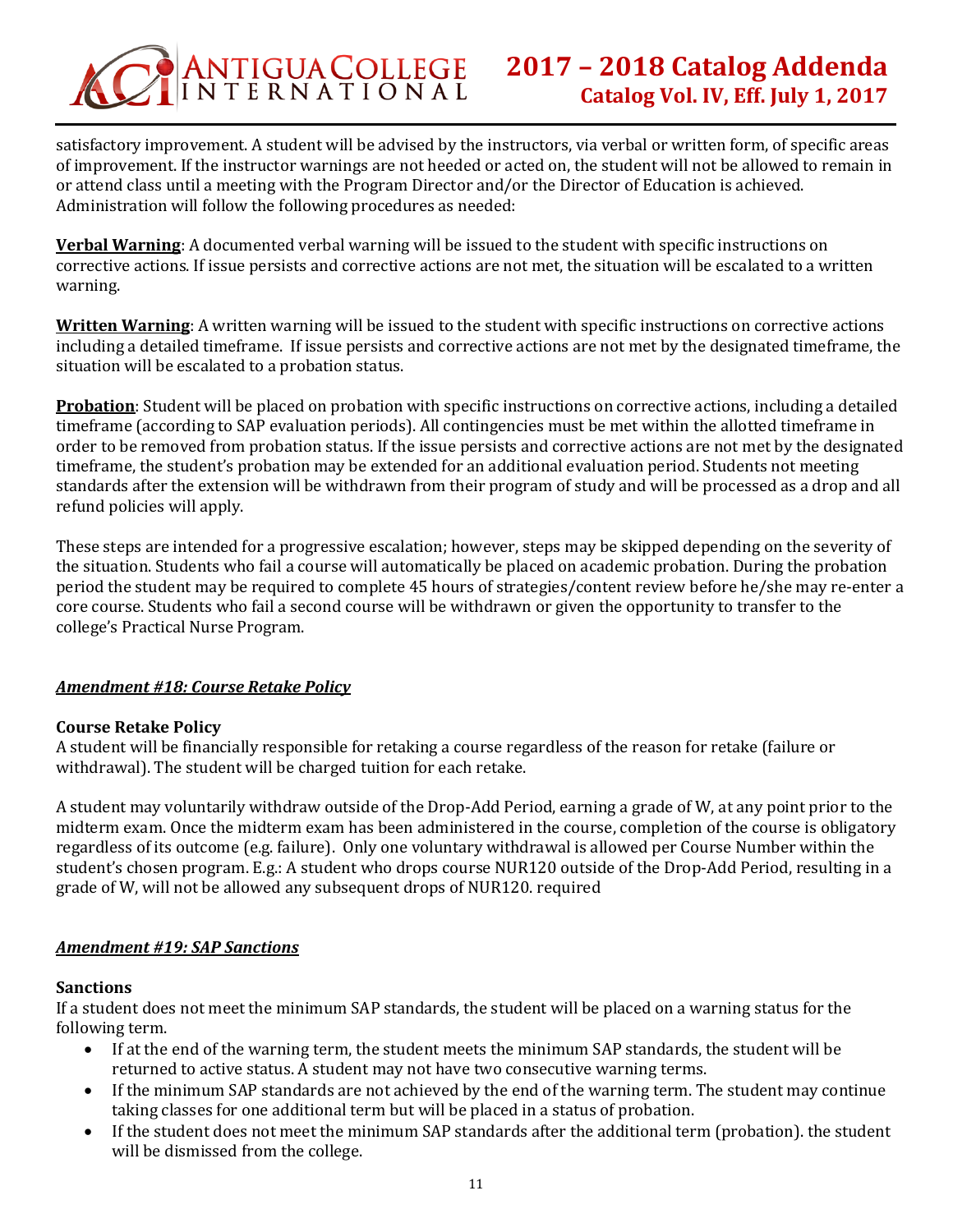

The student will be notified in writing of each change in their SAP status.

A student who has been dismissed may appeal for reentry as described in the appeals section of the catalog (page 20); however, s/he may not appeal the SAP status. If granted reentry, the returning student will retain the same SAP status that was in place when s/he was dismissed. Course withdrawals (W), incomplete grades (I), non-credit and/or remedial courses, and non-punitive grades (pass/fail) do not affect credit completion and cumulative grade point average (CGPA). While transfer credits (TC) do not count toward the CGPA, they will count toward earned/completed credits and the maximum allowable (150%) timeframe. Course retakes will be calculated into a student's CGPA and count toward total attempted and earned credits and the maximum allowable (150%) timeframe.

# *Amendment #20: Nursing, BSN (Tuition and Fees)*

| <b>Tuition and Fees</b> |  |                                                    |       |          |  |
|-------------------------|--|----------------------------------------------------|-------|----------|--|
|                         |  | Base Tuition Registration Fee Technology Fee Total |       |          |  |
| Nursing, BSN $$41,479$  |  | \$100                                              | \$100 | \$41,679 |  |

Bachelor of Science Degree consists of

- 120 Semester credits (50 General Education and 70 Nursing)
- 2250 classroom hours (1500 lecture, 300 lab, and 450 clinical)
- 175 weeks of academic instruction (approximately 42 months)

The student will also be responsible for any additional fees which may apply throughout the life of the program. These fees are payable at the time they become applicable, and may include but are not limited to\*:

- Exit Exam fees, \$150.00/exam
- End of Course Exam fees, \$50.00/exam
- Adaptive Quizzing (EAQ for the NCLEX-RN), \$120.00 for 36-month subscription
- Clinical Eligibility Requirements and Licensure (Level II background check, physical exam, 10-panel drug screen, liability insurance, board application, and PearsonVue exam fee)

\**Refer to page 17 of the catalog for a complete listing of fees.*

# *Amendment #21: Nursing, RN to BSN (Tuition and Fees)*

| Tuition and Fees             |                                                    |       |          |
|------------------------------|----------------------------------------------------|-------|----------|
|                              | Base Tuition Registration Fee Technology Fee Total |       |          |
| Nursing, RN to BSN $$14,863$ | \$100                                              | \$100 | \$15,063 |

RN to BSN, Bachelor of Science Degree consists of

- 120 Semester credits (23 additional General Education credits, and 20 additional Nursing credits)
- 77 transfer credits awarded for an ASN and valid RN license
- 720 classroom hours (600 lecture, 30 lab, and 90 clinical)
- 70 weeks of academic instruction (approximately 17 months)

The student will also be responsible for any additional fees which may apply throughout the life of the program. These fees are payable at the time they become applicable, and may include but are not limited to\*: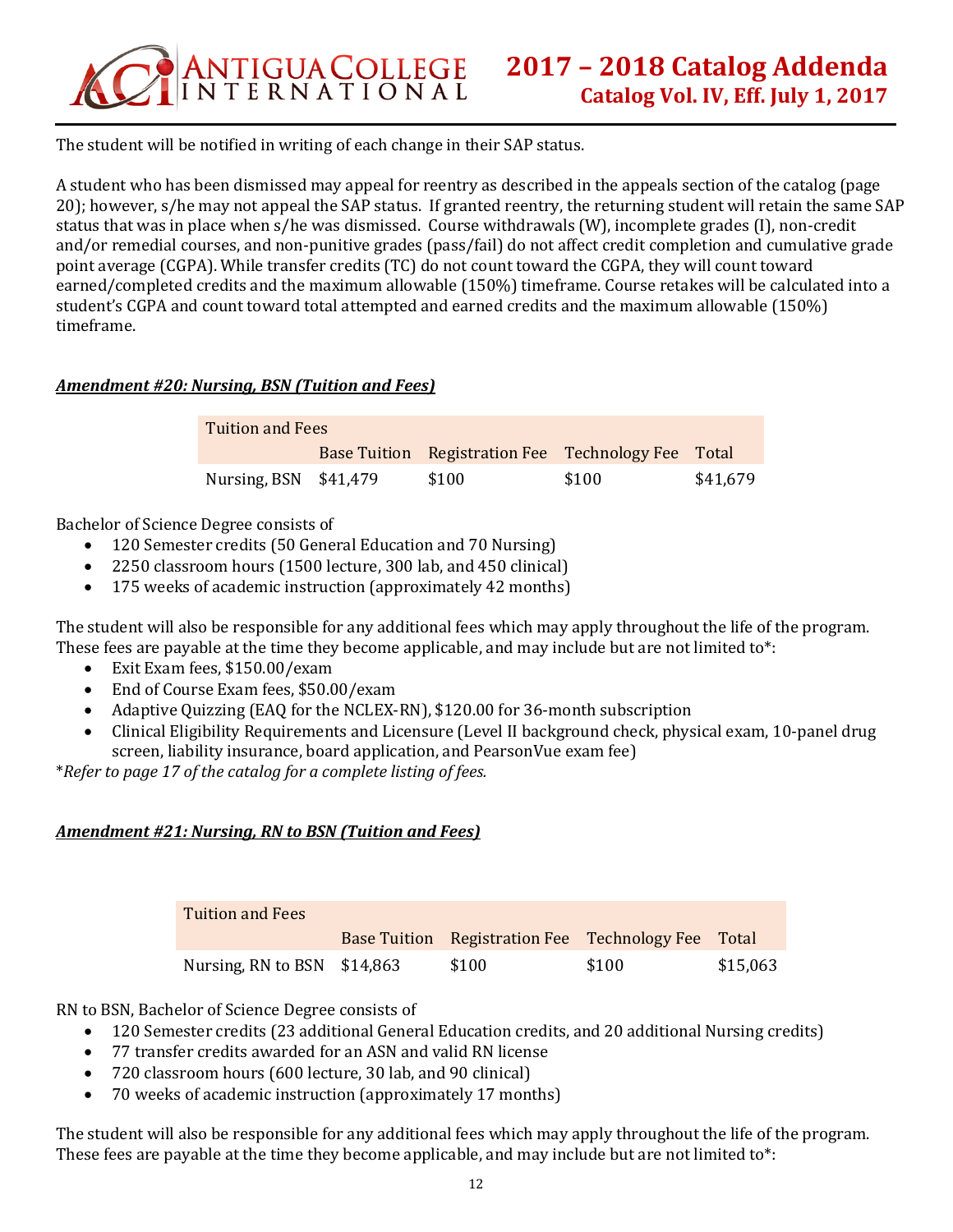

• Clinical Eligibility Requirements and Licensure (Level II background check, physical exam, 10-panel drug screen, liability insurance, board application, and PearsonVue exam fee) \**Refer to page 17 of the catalog for a complete listing of other fees.*

# *Amendment #22: Nursing, ADN (Tuition and Fees)*

| <b>Tuition and Fees</b> |  |                                                    |       |          |  |
|-------------------------|--|----------------------------------------------------|-------|----------|--|
|                         |  | Base Tuition Registration Fee Technology Fee Total |       |          |  |
| Nursing, $ADN$ \$27,998 |  | \$100                                              | \$100 | \$28,198 |  |

Associate in Science Degree consists of

- 81 Semester credits (27 General Education and 54 Nursing)
- 1650 classroom hours (930 lecture, 270 lab, and 450 clinical)
- 115 weeks of academic instruction (approximately 28 months)

The student will also be responsible for any additional fees which may apply throughout the life of the program. These fees are payable at the time they become applicable, and may include but are not limited to\*:

- Exit Exam fees, \$150.00/exam
- End of Course Exam fees, \$50.00/exam
- Adaptive Quizzing (EAQ for the NCLEX-RN), \$120.00 for 36-month subscription
- Clinical Eligibility Requirements and Licensure (Level II background check, physical exam, 10-panel drug screen, liability insurance, board application, and PearsonVue exam fee)

\**Refer to page 17 of the catalog for a complete listing of other fees.*

# *Amendment #23: Nursing, PN (Tuition and Fees)*

| Tuition and Fees |          |                                              |       |          |  |
|------------------|----------|----------------------------------------------|-------|----------|--|
|                  |          | Base Tuition Registration Fee Technology Fee |       | Total    |  |
| Nursing, PN      | \$10,500 | \$100                                        | \$100 | \$10,700 |  |

Practical Nurse Diploma Program consists of

- 1355 clock hours (560 lecture, 120 lab, and 675 clinical)
- 68 weeks of academic instruction (approximately 16 months)

The student will also be responsible for any additional fees which may apply throughout the life of the program. These fees are payable at the time they become applicable, and may include but are not limited to\*:

- Exit Exam fees, \$150.00/exam
- End of Course Exam fees, \$50.00/exam
- Adaptive Quizzing (EAQ for the NCLEX-PN), \$100.00 for 18-month subscription
- Clinical Eligibility Requirements and Licensure (Level II background check, physical exam, 10-panel drug screen, liability insurance, board application, and PearsonVue exam fee)

\**Refer to page 17 of the catalog for a complete listing of other fees.*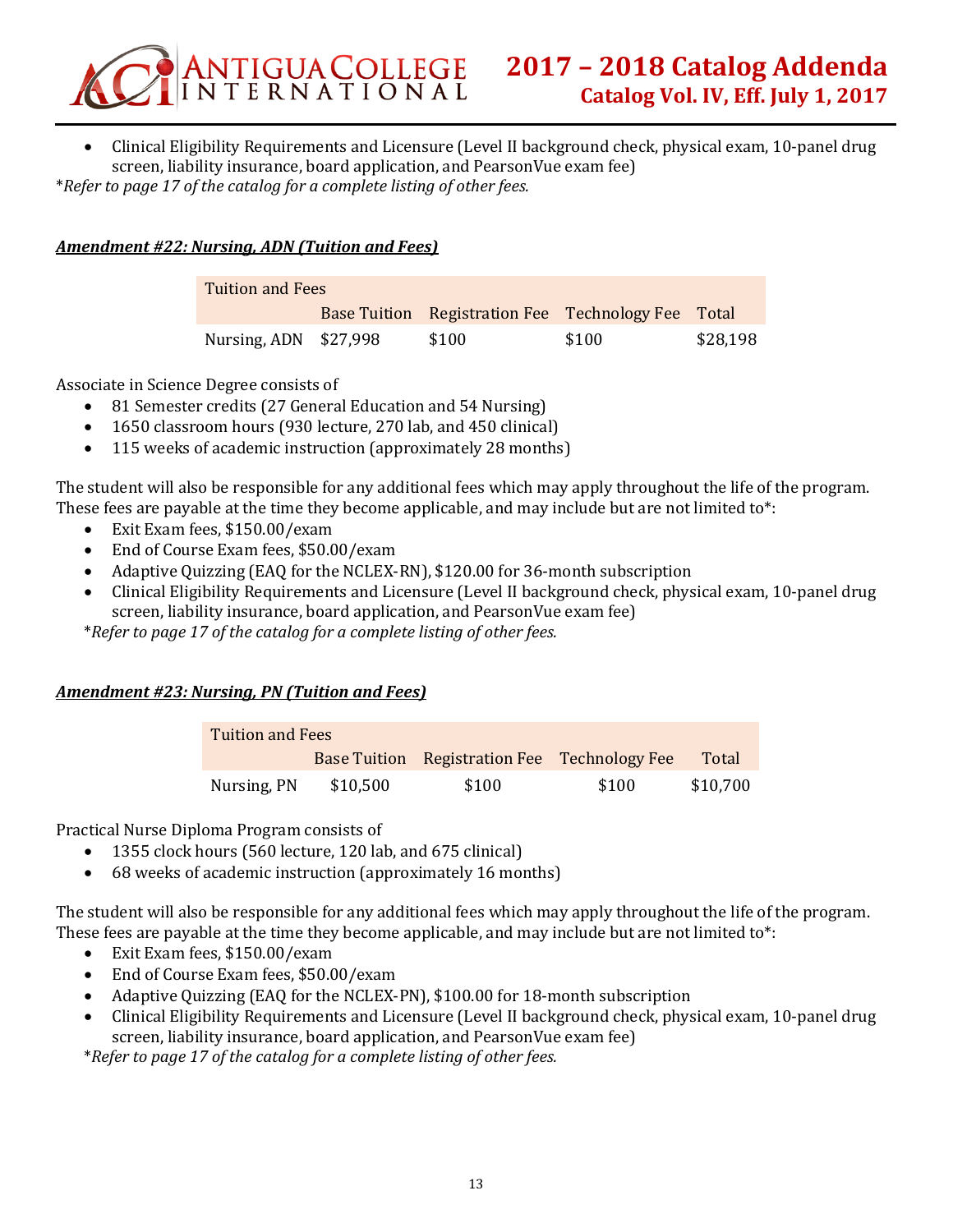

# *Amendment #24: English for Speakers of Other Languages (ESOL)*

The English for Speakers of Other Languages certificate program is not licensed, nor under the purview of, the Commission for Independent Education.

#### **Program Description**

The ESOL program covers topics in English to include, but not limited to, grammatical structures, listening dictation activities, vocabulary development, reading enhanced through the whole language approach, speaking activities through an English Only approach with the only exception being that of the use of the native language for community enrichment purposes which are non-instructional language learning moments.

#### **Program Objectives**

This program is designed to help students acquire reading and conversational abilities as well as the basic functional skills in English. The program provides training in listening, speaking, reading, and writing.

| <b>Tuition and Fees</b> |         |                                               |       |              |
|-------------------------|---------|-----------------------------------------------|-------|--------------|
|                         |         | <b>Base Tuition Registration Fee Book Fee</b> |       | <b>Total</b> |
| ESOL Program            | \$1,480 | \$100                                         | \$120 | \$1,700      |

ESOL Certificate Program consists of

- 270 hours (4 courses, 67.5 hours each)
- 18-20 weeks (54 sessions, approximately 5 months)

# **I. ESOL Program Admission**

Entrance Requirements:

- Applicants must be at the compulsory age of attendance (at least 17 and 9 months old at the time of enrollment). A parent or legal guardian must *also* sign if the applicant is under the age of 18.
- Submit a copy of photo identification card (ID)
- Submit a copy of social security card
- Pay the registration and book fees, and a down-payment on tuition.
- Complete all admission documents (i.e. application, enrollment agreement, etc.)
- Take a standardized English Assessment exam to determine placement within the program.

# **II. ESOL Academic Requirements**

Students are required to meet the following standards in every course:

- Successfully meet all course objectives.
- Complete the didactic portion of the course with a grade of  $75\%$  or better (C).
- Complete all individual exams in the didactic portion of the course with 75% or better.
- Complete all required assignments.
- Complete all skills tests with a satisfactory evaluation.
- Pass all evaluations.
- Meets attendance standards of the program.

# **III. Requirements for graduation**

The student must comply with the following requirements to receive a certificate of completion:

- All assignments, exams, papers, reports, etc. must be completed and turned in. No exams or work can be pending.
- Complete the course hours, up to 270, as determined by the English Assessment exam administered at Antigua College International (no transfers will be awarded)
- Successfully complete the required courses as determined by the English Assessment exam: